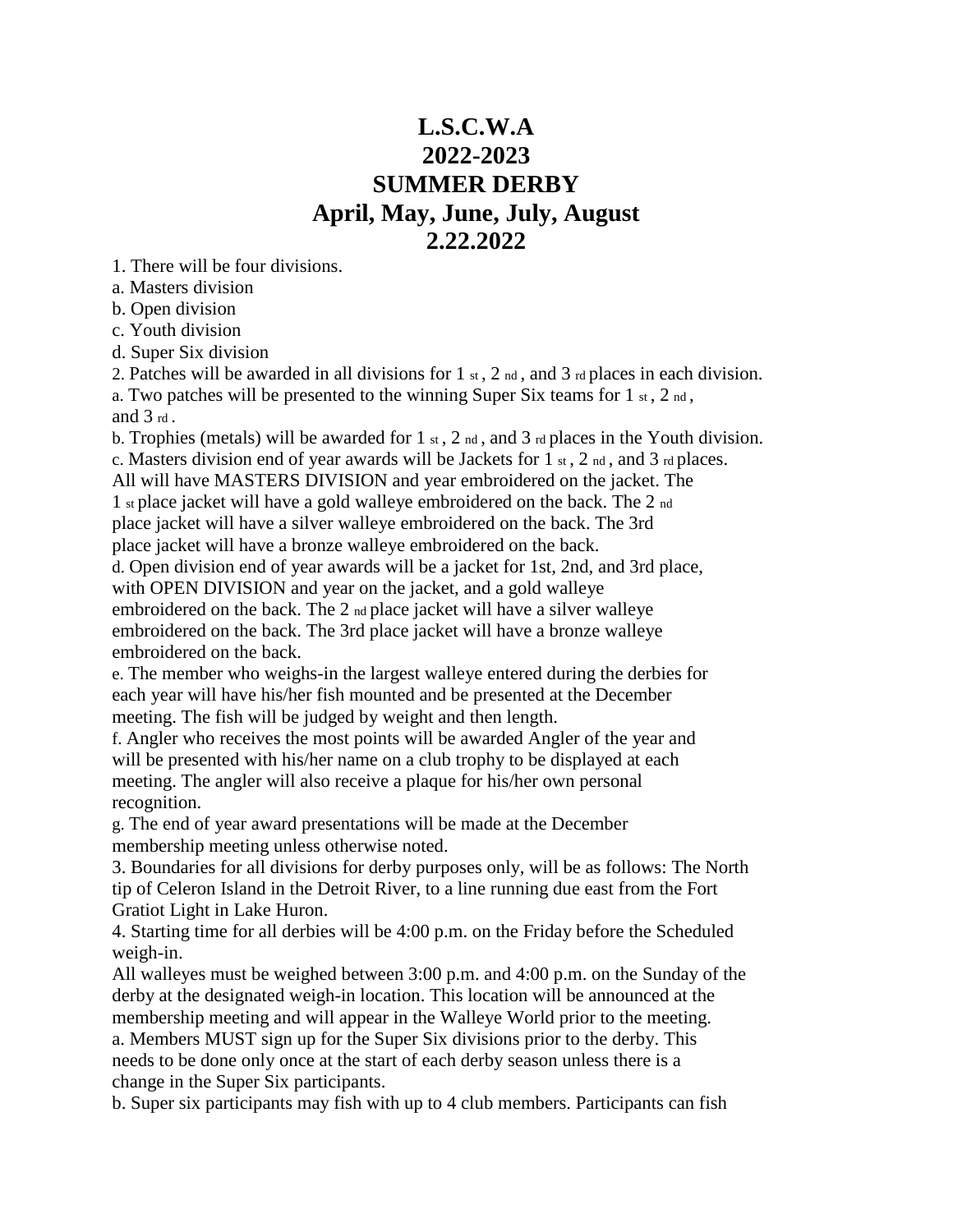less a member, however, members cannot be substituted during derby weekend.

c. Super six winner is determined by best six walleye by weight. In the unlikely case of a tie, tie breaker will be determined by weight of largest fish.

d. All other derby participants will automatically be in the Open division or the Youth division.

5. All derby entrants must be a member of the L.S.C.W.A and IN GOOD STANDING WITH DUES CURRENT by the general membership meeting prior to the derby. Entrants in the Youth division, MUST BE PART OF A FAMILY MEMBERSHIP OR BE A JUNIOR MEMBER.

a. All fish must be caught by the member whose name it's being registered for.

b. A proxy may weigh-in a members fish in his/hers absence.

c. Super Six teams must be comprised of ONE BOAT containing up to, but

not more than, four (4) club members. Everyone on board must be a club member. The team must weigh-in a total of six

(6) fish.

d. Entry in the Masters division will be mandatory for those members who have accumulated Ten (10) points or more in the derbies over a three (3) year period.

e. Scoring for points will be as follows for ALL divisions:

i. First place= 5 points

ii. Second place= 4 points

iii. Third place  $=$  3 points

iv. Fourth place= 2 points

v. Fifth place= 1 point

f. Any member in the Masters division who fails to win three (3) or more points over a two year period will move back into the Open division.

g. All members who start in a division will remain in that division for the entire derby year. Except members in the Youth division who turn 17 during the derby year, will go in to the Open division once they become a regular member in good standing.

h. Any youth under 17 years of age, who wishes to fish in the Open Division, must purchase their own individual membership.

i. Angler who accumulates the most points throughout masters and open divisions will be awarded the Angler of the Year.

6. All walleyes entered in the derbies will be considered under the following conditions:

a. Minimum size will be 15 inches for Masters and Open Division, 15 inches for Youth Division.

b. All walleyes will be judged by weight. In case of a tie, the walleyes will be judged by length and if necessary by girth.

c. All walleyes will be returned to the member who entered the fish.

d. Only one position can be won by each member per derby (excluding Super Six).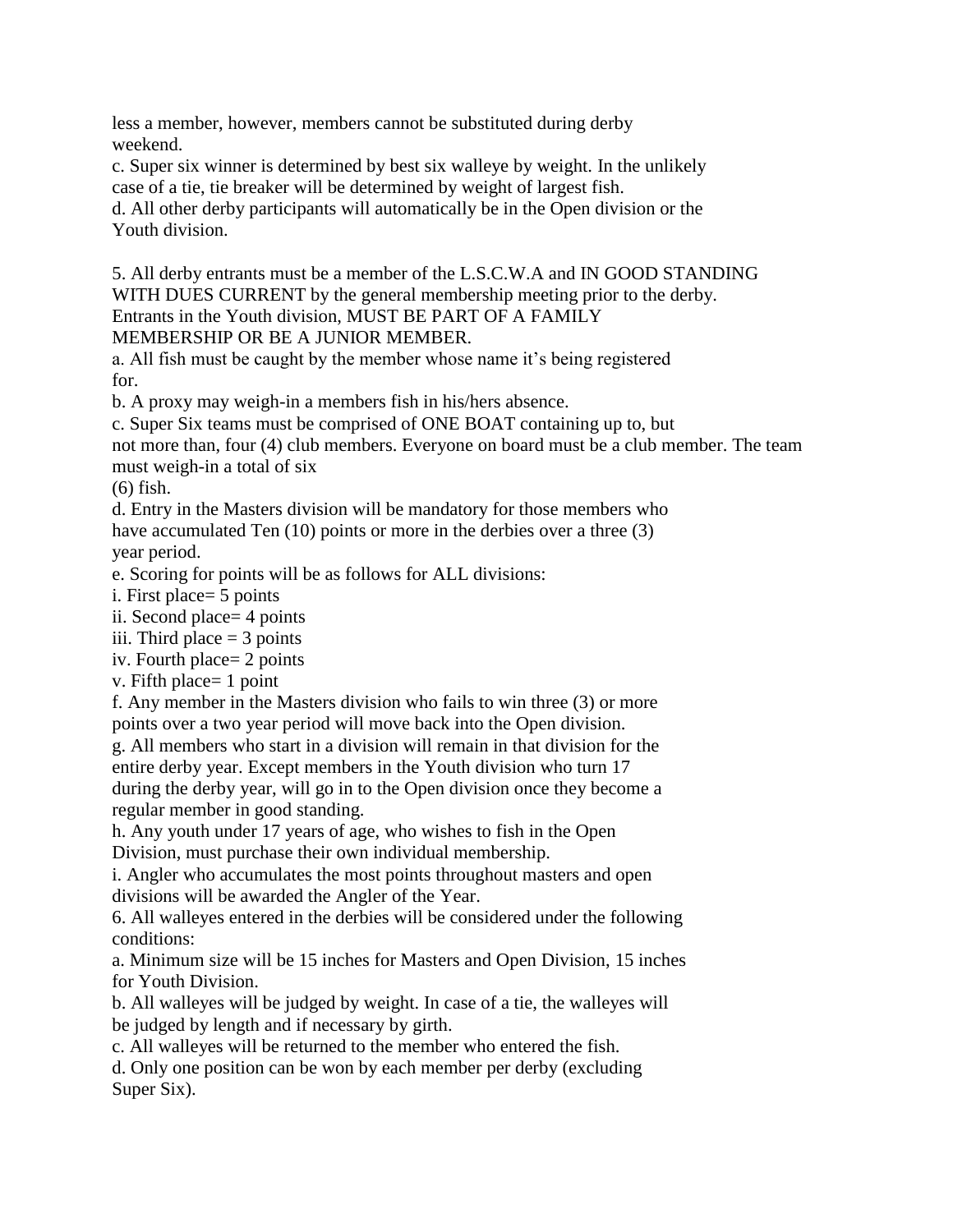e. Walleyes which are being considered for taxidermy work will be marked in a way so as to not interfere with the mount.

7. It is the angler's responsibility to keep his/her fish in a fresh like condition (red or pink gills). All fish will be checked by the derby committee. It will take unanimous vote by the committee present to disqualify any fish at the weigh-in. 8. All Michigan and/or Ontario fishing rules will apply to all L.S.C.W.A. derbies. This includes travel restrictions set forth by the state, local and federal laws. The derby committee reserves the right to disqualify any walleye entered. Any discrepancies or violations of the above rules should be brought to the attention of the derby committee. Anglers are expected to fish in a courteous manner and uphold the standards of the L.S.C.W.A.

# 9. REGULAR SEASON DIVISIONAL TIE BREAKERS

9.1 The following applies for Youth, Open, Masters Division regular season end only when it comes to determining final standings. If a tie exists for total points within a division, the tie shall be broken by the heaviest fish caught during the entire regular season. Subsequently, if a tie exists for heaviest fish caught during the entire regular season the tie shall be broken by the longest fish by measured length.

# 10. REGULAR SEASON ANGLER OF THE YEAR TIE BREAKER

10.1 At the conclusion of the regular season, if a tie exists for total points in the Angler of the Year race, the tie shall be broken by the heaviest fish caught during the entire regular season. Subsequently, if a tie exists for heaviest fish caught during the entire regular season the tie shall be broken by the longest fish by measured by length.

### 11. TEAM FISHING

The practice of team fishing is defined as colluding and sharing information between anglers which are not currently fishing in the same boat as you during a monthly derby event. Team fishing is a common practice in state, regional, and national level tournaments where anglers work with other teams to cover great expanses of water and improve their likelihood of performing well and securing earnings. The lake st clair walleye association derby season offers club level fishing competition for members, restricts its boundaries to a limited area, and are not tournaments. The practice of team fishing for Lake St Clair Walleye Association derbies is prohibited. Sharing of information to help other anglers learn is highly encouraged after each monthly derby has concluded.

### 12. DERBY RULE VIOLATIONS

The responsibility for enforcement of derby rules primarily falls upon the individual angler and their fellow club members keeping one another accountable. An angler who violates derby rules faces sanctions up to forfeiting their entire regular season and angler of the year derby points for the calendar year in which the violation took place. Final determination of derby rule violations